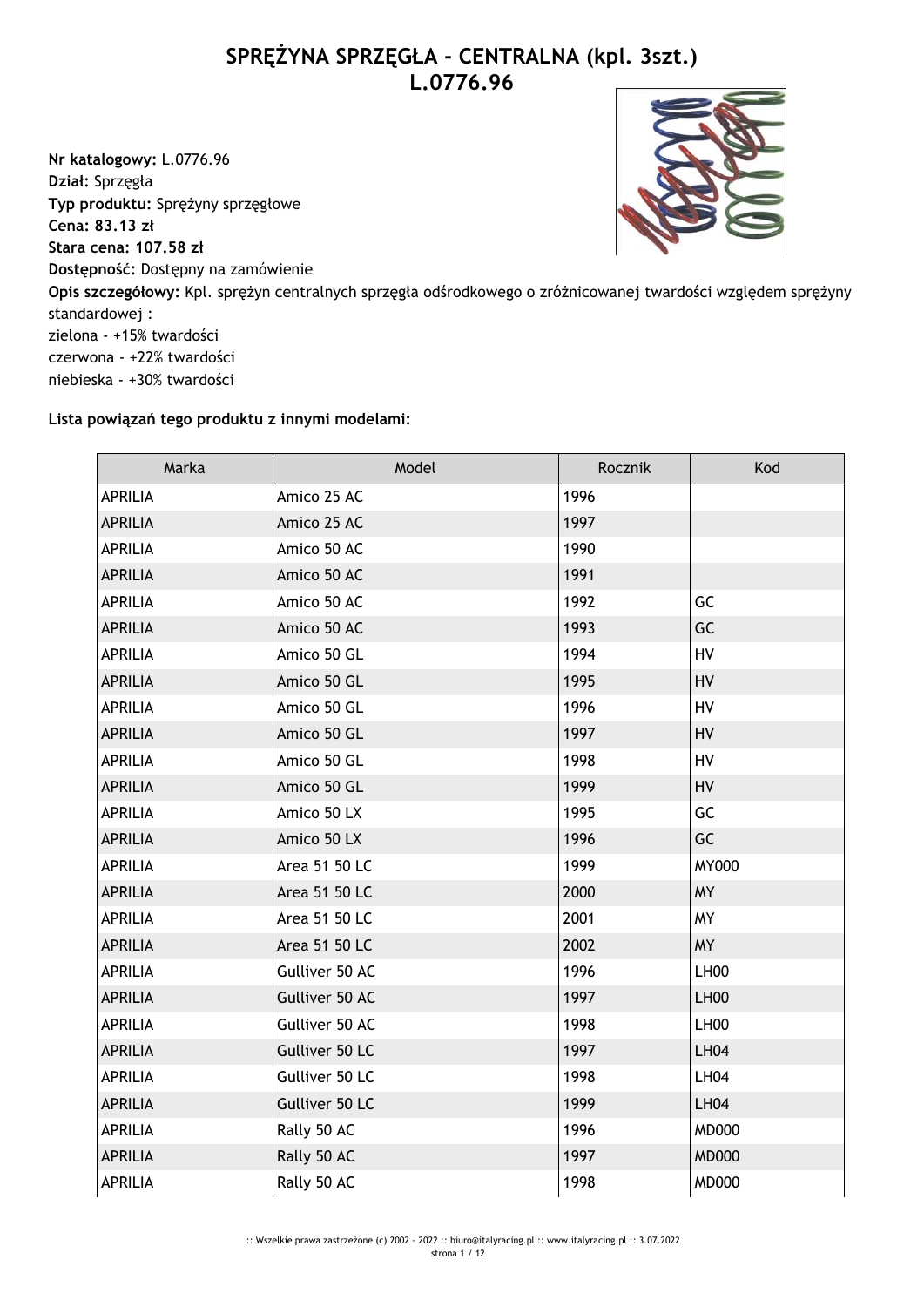| <b>APRILIA</b> | Rally 50 AC     | 1999 | <b>MD000</b> |
|----------------|-----------------|------|--------------|
| <b>APRILIA</b> | Rally 50 AC     | 2000 | <b>MD000</b> |
| <b>APRILIA</b> | Rally 50 AC     | 2001 | <b>MD000</b> |
| <b>APRILIA</b> | Rally 50 AC     | 2002 | <b>MD000</b> |
| <b>APRILIA</b> | Rally 50 AC     | 2004 | <b>MD000</b> |
| <b>APRILIA</b> | Rally 50 LC     | 1997 |              |
| <b>APRILIA</b> | Rally 50 LC     | 1998 |              |
| APRILIA        | Scarabeo 50 AC  | 1994 | <b>MS</b>    |
| <b>APRILIA</b> | Scarabeo 50 AC  | 1995 | <b>MS</b>    |
| <b>APRILIA</b> | Scarabeo 50 AC  | 1996 | <b>MS</b>    |
| <b>APRILIA</b> | Scarabeo 50 AC  | 1997 | PF           |
| <b>APRILIA</b> | Scarabeo 50 AC  | 1998 | PF           |
| <b>APRILIA</b> | Scarabeo 50 AC  | 1999 | PF           |
| APRILIA        | Scarabeo 50 AC  | 2000 | PF           |
| <b>APRILIA</b> | Scarabeo 50 AC  | 2001 | PF           |
| <b>APRILIA</b> | Scarabeo 50 AC  | 2002 | PF           |
| <b>APRILIA</b> | Sonic 50 AC     | 1998 | PB           |
| <b>APRILIA</b> | Sonic 50 AC     | 1999 | PB           |
| <b>APRILIA</b> | Sonic 50 AC     | 2000 | PB           |
| <b>APRILIA</b> | Sonic 50 AC     | 2001 | PB           |
| <b>APRILIA</b> | Sonic 50 AC     | 2002 | PB           |
| <b>APRILIA</b> | Sonic 50 LC GP  | 1998 | PB           |
| <b>APRILIA</b> | Sonic 50 LC GP  | 1999 | PB           |
| <b>APRILIA</b> | <b>SR 50 AC</b> | 1994 | MR/LF        |
| <b>APRILIA</b> | <b>SR 50 AC</b> | 1995 | MR/LF        |
| <b>APRILIA</b> | <b>SR 50 AC</b> | 1996 | MR/LF        |
| <b>APRILIA</b> | <b>SR 50 AC</b> | 1997 |              |
| <b>APRILIA</b> | <b>SR 50 AC</b> | 1998 |              |
| <b>APRILIA</b> | <b>SR 50 AC</b> | 1999 |              |
| <b>APRILIA</b> | <b>SR 50 AC</b> | 2000 |              |
| <b>APRILIA</b> | <b>SR 50 AC</b> | 2001 |              |
| <b>APRILIA</b> | <b>SR 50 AC</b> | 2002 |              |
| <b>APRILIA</b> | <b>SR 50 LC</b> | 1996 | MR/LC        |
| <b>APRILIA</b> | <b>SR 50 LC</b> | 1997 | MR/LC        |
| <b>APRILIA</b> | <b>SR 50 LC</b> | 1998 | MR/LC        |
| <b>APRILIA</b> | <b>SR 50 LC</b> | 1999 | MR/LC        |
| <b>APRILIA</b> | <b>SR 50 LC</b> | 2000 |              |
| ATALA/RIZZATO  | AT10 25         | 1997 |              |
| ATALA/RIZZATO  | AT10 25         | 1998 |              |
| ATALA/RIZZATO  | AT10 25         | 1999 |              |
| ATALA/RIZZATO  | AT10 25         | 2000 |              |
| ATALA/RIZZATO  | AT10 25         | 2001 |              |
| ATALA/RIZZATO  | AT10 50         | 1997 |              |
| ATALA/RIZZATO  | AT10 50         | 1998 |              |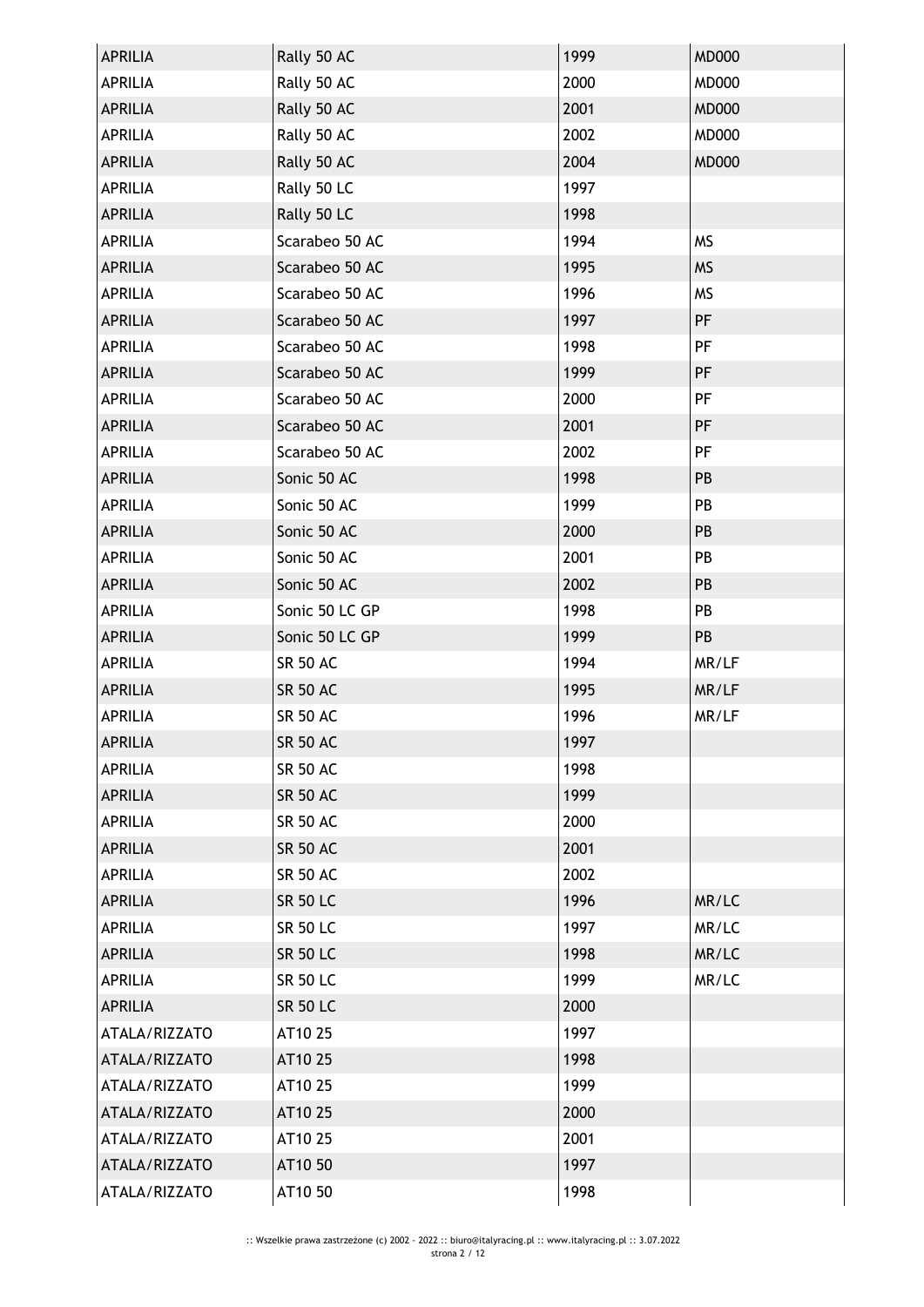| ATALA/RIZZATO  | AT10 50           | 1999 |             |
|----------------|-------------------|------|-------------|
| ATALA/RIZZATO  | AT10 50           | 2000 |             |
| ATALA/RIZZATO  | AT10 50           | 2001 |             |
| ATALA/RIZZATO  | AT12 50 Hacker    | 1996 |             |
| ATALA/RIZZATO  | AT12 50 Hacker    | 1997 |             |
| ATALA/RIZZATO  | AT12 50 Hacker    | 1998 |             |
| ATALA/RIZZATO  | AT12 50 Hacker    | 1999 |             |
| ATALA/RIZZATO  | Carosello 25      | 1999 |             |
| ATALA/RIZZATO  | Carosello 50      | 1999 |             |
| ATALA/RIZZATO  | Carosello 50      | 2000 |             |
| <b>BENELLI</b> | 491 50 LC         | 1998 |             |
| <b>BENELLI</b> | 491 50 LC         | 1999 |             |
| <b>BENELLI</b> | 491 50 LC         | 2000 |             |
| <b>BENELLI</b> | 491 50 LC         | 2001 |             |
| <b>BENELLI</b> | 491 50 LC         | 2002 |             |
| <b>BENELLI</b> | 491 50 LC         | 2003 |             |
| <b>BENELLI</b> | 491 50 LC Replica | 2004 |             |
| <b>BENELLI</b> | 491 50 LC Replica | 2005 |             |
| <b>BENELLI</b> | 491 50 RR LC      | 2000 | <b>BA01</b> |
| <b>BENELLI</b> | 491 50 RR LC      | 2001 | <b>BA01</b> |
| <b>BENELLI</b> | 491 50 RR LC      | 2002 |             |
| <b>BENELLI</b> | 491 50 RR LC      | 2003 | <b>BA01</b> |
| <b>BENELLI</b> | 491 50 RR LC      | 2004 |             |
| <b>BENELLI</b> | 491 50 RR LC      | 2005 |             |
| <b>BENELLI</b> | 491 50 ST AC      | 2003 | <b>BA01</b> |
| <b>BENELLI</b> | 491 50 ST AC      | 2004 |             |
| <b>BENELLI</b> | 491 50 ST AC      | 2005 |             |
| <b>BENELLI</b> | K2 50 AC Namur    | 1999 |             |
| <b>BENELLI</b> | K2 50 AC Namur    | 2000 | <b>BA01</b> |
| <b>BENELLI</b> | K2 50 AC Namur    | 2001 | <b>BA01</b> |
| <b>BENELLI</b> | K2 50 LC          | 1998 | <b>BA01</b> |
| <b>BENELLI</b> | K2 50 LC          | 1999 | <b>BA01</b> |
| <b>BENELLI</b> | LX 50 Pepe        | 2003 | SP000       |
| <b>BENELLI</b> | Naked 50          | 2002 |             |
| <b>BENELLI</b> | Naked 50          | 2003 |             |
| <b>BENELLI</b> | Naked 50          | 2004 |             |
| <b>BENELLI</b> | Naked 50          | 2005 |             |
| <b>BENELLI</b> | Pepe 50 AC        | 1999 | BA03        |
| <b>BENELLI</b> | Pepe 50 AC        | 2000 | <b>BA03</b> |
| <b>BENELLI</b> | Pepe 50 AC        | 2001 | <b>BA03</b> |
| <b>BENELLI</b> | Pepe 50 AC        | 2002 | <b>BA03</b> |
| <b>BETA</b>    | Ark 50 AC         | 1997 | BS4C2       |
| <b>BETA</b>    | Ark 50 AC         | 2001 | BS4C2       |
| <b>BETA</b>    | Ark 50 AC         | 2002 | BS4C2       |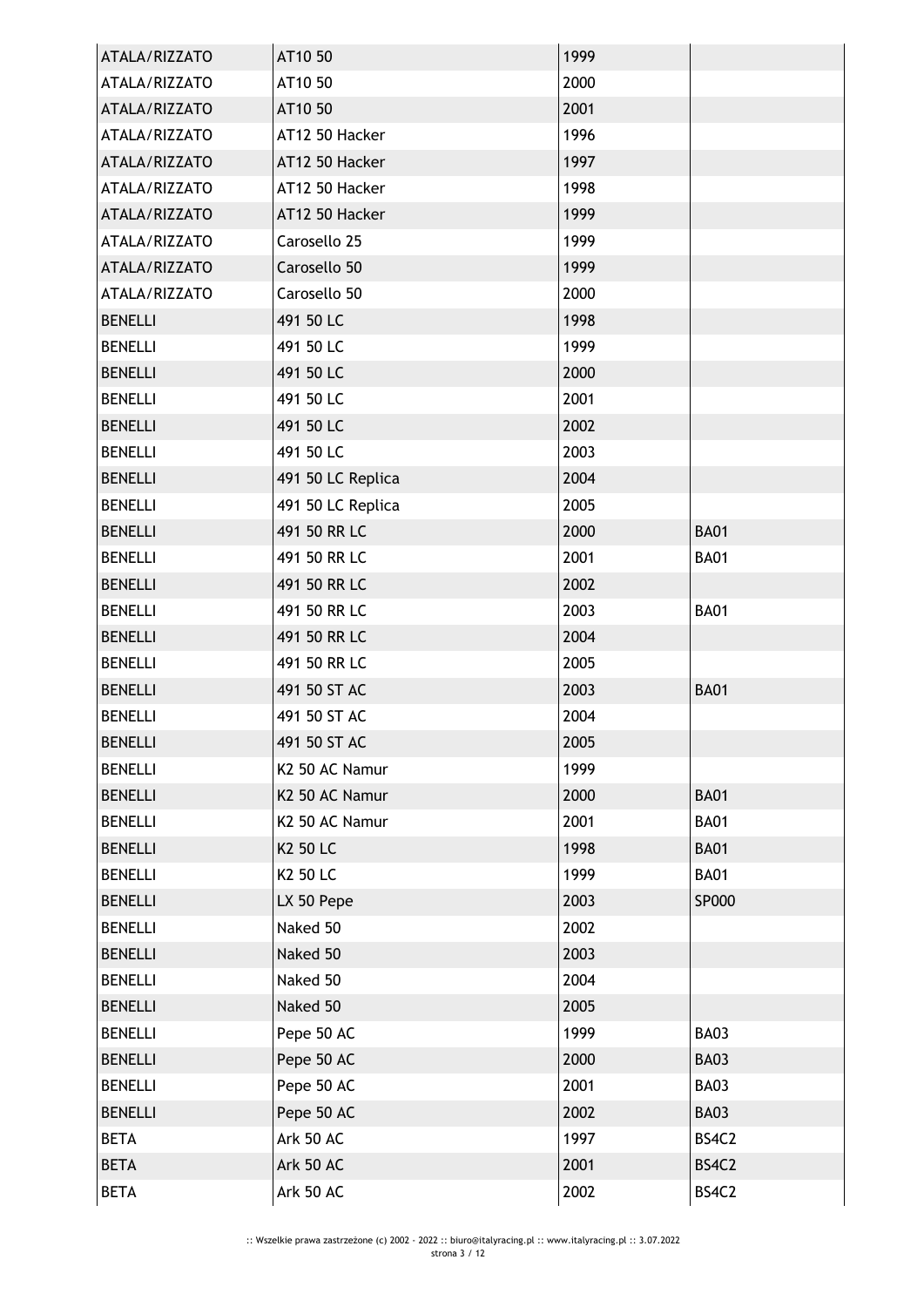| <b>BETA</b>  | Ark 50 AC          | 2003 | BS4C2         |
|--------------|--------------------|------|---------------|
| <b>BETA</b>  | Ark 50 AC          | 2004 | BS4C4         |
| <b>BETA</b>  | Ark 50 AC          | 2005 | BS4C4         |
| <b>BETA</b>  | <b>Ark 50 LC</b>   | 2002 | <b>BS4C00</b> |
| <b>BETA</b>  | <b>Ark 50 LC</b>   | 2003 | <b>BS4C00</b> |
| <b>BETA</b>  | <b>Ark 50 LC K</b> | 2000 |               |
| <b>BETA</b>  | <b>Ark 50 LC K</b> | 2001 |               |
| <b>BETA</b>  | Eikon 50           | 1999 | <b>BS</b>     |
| <b>BETA</b>  | Eikon 50           | 2000 | <b>BS</b>     |
| <b>BETA</b>  | Eikon 50           | 2001 | BS5           |
| <b>BETA</b>  | Eikon 50           | 2002 | BS5           |
| <b>BETA</b>  | Eikon 50           | 2003 | BS5           |
| <b>BETA</b>  | Eikon 50           | 2004 |               |
| <b>BETA</b>  | Eikon 50           | 2005 |               |
| <b>BETA</b>  | Quadra 50          | 1997 |               |
| <b>BETA</b>  | Quadra 50          | 2001 |               |
| <b>BETA</b>  | Tempo 50           | 1993 |               |
| <b>BETA</b>  | Tempo 50           | 1994 |               |
| <b>BETA</b>  | Tempo 50           | 1999 |               |
| <b>BETA</b>  | Tempo 50           | 2000 |               |
| <b>BETA</b>  | Tempo 50           | 2001 |               |
| <b>CPI</b>   | Hussar (45) 50     | 2004 |               |
| <b>CPI</b>   | Hussar (45) 50     | 2005 |               |
| <b>CPI</b>   | Hussar 25          | 2003 |               |
| <b>CPI</b>   | Hussar 25          | 2004 |               |
| <b>CPI</b>   | Hussar 25          | 2005 |               |
| <b>CPI</b>   | Hussar 50          | 2001 |               |
| <b>CPI</b>   | Hussar 50          | 2002 |               |
| <b>CPI</b>   | Hussar 50          | 2003 |               |
| <b>CPI</b>   | Hussar 50 FL       | 2002 |               |
| <b>CPI</b>   | Popcorn 25         | 2003 |               |
| <b>CPI</b>   | Popcorn 25         | 2004 |               |
| <b>CPI</b>   | Popcorn 25         | 2005 |               |
| <b>DERBI</b> | Vamos 25           | 1993 | VAMOS M       |
| <b>DERBI</b> | Vamos 25           | 1994 | VAMOS M       |
| <b>DERBI</b> | Vamos 25           | 1995 | VAMOS M       |
| <b>DERBI</b> | Vamos 25           | 1996 | VAMOS M       |
| <b>DERBI</b> | Vamos 25           | 1997 | VAMOS M       |
| <b>DERBI</b> | Vamos 25 FL        | 1996 | VAMOS M       |
| <b>DERBI</b> | Vamos 25 FL        | 1997 | VAMOS M       |
| <b>DERBI</b> | Vamos 25 SE        | 1997 | VAMOS M       |
| <b>DERBI</b> | Vamos 25 SE        | 1998 | VAMOS M       |
| <b>DERBI</b> | Vamos 50           | 1993 | VAMOS G       |
| <b>DERBI</b> | Vamos 50           | 1994 | VAMOS G       |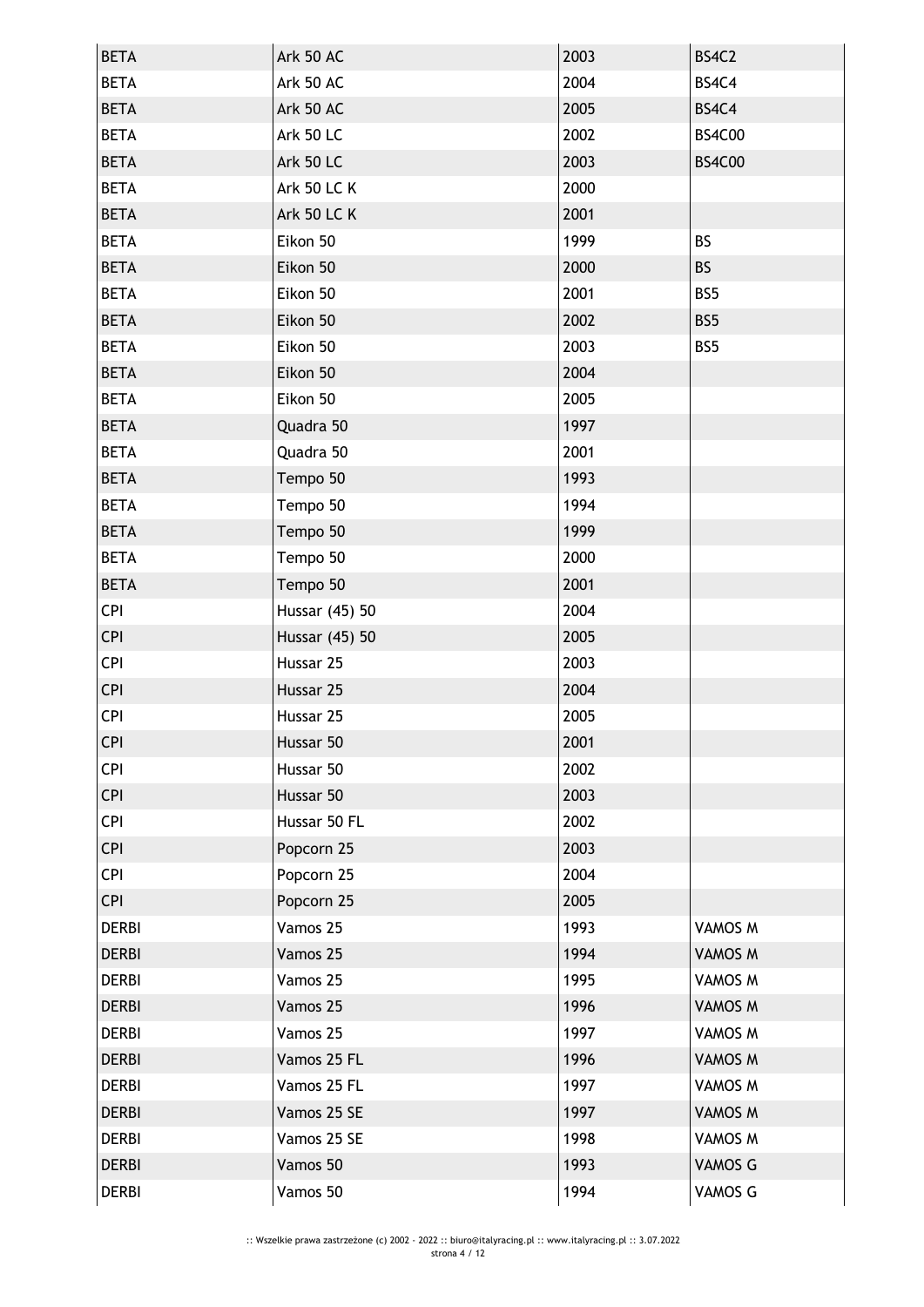| <b>DERBI</b>   | Vamos 50         | 1995 | VAMOS G        |
|----------------|------------------|------|----------------|
| <b>DERBI</b>   | Vamos 50         | 1996 | VAMOS G        |
| <b>DERBI</b>   | Vamos 50         | 1997 | <b>VAMOS G</b> |
| <b>DERBI</b>   | Vamos 50 FL      | 1996 | VAMOS G        |
| <b>DERBI</b>   | Vamos 50 FL      | 1997 | VAMOS G        |
| <b>DERBI</b>   | Vamos 50 SE AC   | 1997 | VAMOS G        |
| <b>DERBI</b>   | Vamos 50 SE AC   | 1998 | <b>VAMOS G</b> |
| <b>FANTIC</b>  | Big Wheel 25     | 1995 |                |
| <b>FANTIC</b>  | Big Wheel 50     | 1994 |                |
| <b>FANTIC</b>  | Pony 50 SR       | 1994 |                |
| <b>HYOSUNG</b> | Cab 50           | 1997 | <b>SB</b>      |
| <b>ITALJET</b> | Dragster 50      | 1998 | <b>DRG</b>     |
| <b>ITALJET</b> | Dragster 50      | 1999 | <b>DRG</b>     |
| <b>ITALJET</b> | Dragster 50      | 2000 | <b>DRG</b>     |
| <b>ITALJET</b> | Dragster 50      | 2001 | <b>DRG</b>     |
| <b>ITALJET</b> | Dragster 50      | 2002 | <b>DRG</b>     |
| <b>ITALJET</b> | Dragster 50      | 2003 | <b>DRG</b>     |
| <b>ITALJET</b> | Formula 50 AC    | 1995 | <b>FR</b>      |
| <b>ITALJET</b> | Formula 50 AC    | 1996 | <b>FR</b>      |
| <b>ITALJET</b> | Formula 50 AC    | 1997 | <b>FR</b>      |
| <b>ITALJET</b> | Formula 50 AC    | 1998 |                |
| <b>ITALJET</b> | Formula 50 AC    | 2002 |                |
| <b>ITALJET</b> | Formula 50 AC    | 2003 |                |
| <b>ITALJET</b> | Formula 50 AC E  | 1997 |                |
| <b>ITALJET</b> | Formula 50 AC E  | 1998 |                |
| <b>ITALJET</b> | Formula 50 AC E  | 1999 |                |
| <b>ITALJET</b> | Formula 50 AC E  | 2000 |                |
| <b>ITALJET</b> | Formula 50 LC DD | 1997 | ZJTFRH000      |
| <b>ITALJET</b> | Formula 50 LC DD | 1998 | ZJTFRH000      |
| <b>ITALJET</b> | Formula 50 LC DD | 1999 | ZJTFRH000      |
| <b>ITALJET</b> | Formula 50 LC DD | 2000 | ZJTFRH000      |
| <b>ITALJET</b> | Formula 50 LC DD | 2001 | ZJTFRH000      |
| <b>ITALJET</b> | Velocifero 50    | 1995 | 900            |
| <b>ITALJET</b> | Velocifero 50    | 1996 | 900            |
| <b>ITALJET</b> | Velocifero 50    | 1997 | 900            |
| <b>ITALJET</b> | Velocifero 50    | 1998 | 900            |
| <b>ITALJET</b> | Velocifero 50    | 1999 | 900            |
| <b>ITALJET</b> | Velocifero 50    | 2000 | 900            |
| <b>KTM</b>     | <b>Ark 50 AC</b> | 1998 |                |
| <b>KTM</b>     | Ark 50 AC        | 1999 |                |
| <b>KTM</b>     | Go 50 Chrono     | 1994 |                |
| <b>KTM</b>     | Go 50 Chrono     | 1995 |                |
| <b>KTM</b>     | Go 50 Chrono     | 1996 | GO50           |
| <b>KTM</b>     | Go 50 Chrono     | 1997 | GO50           |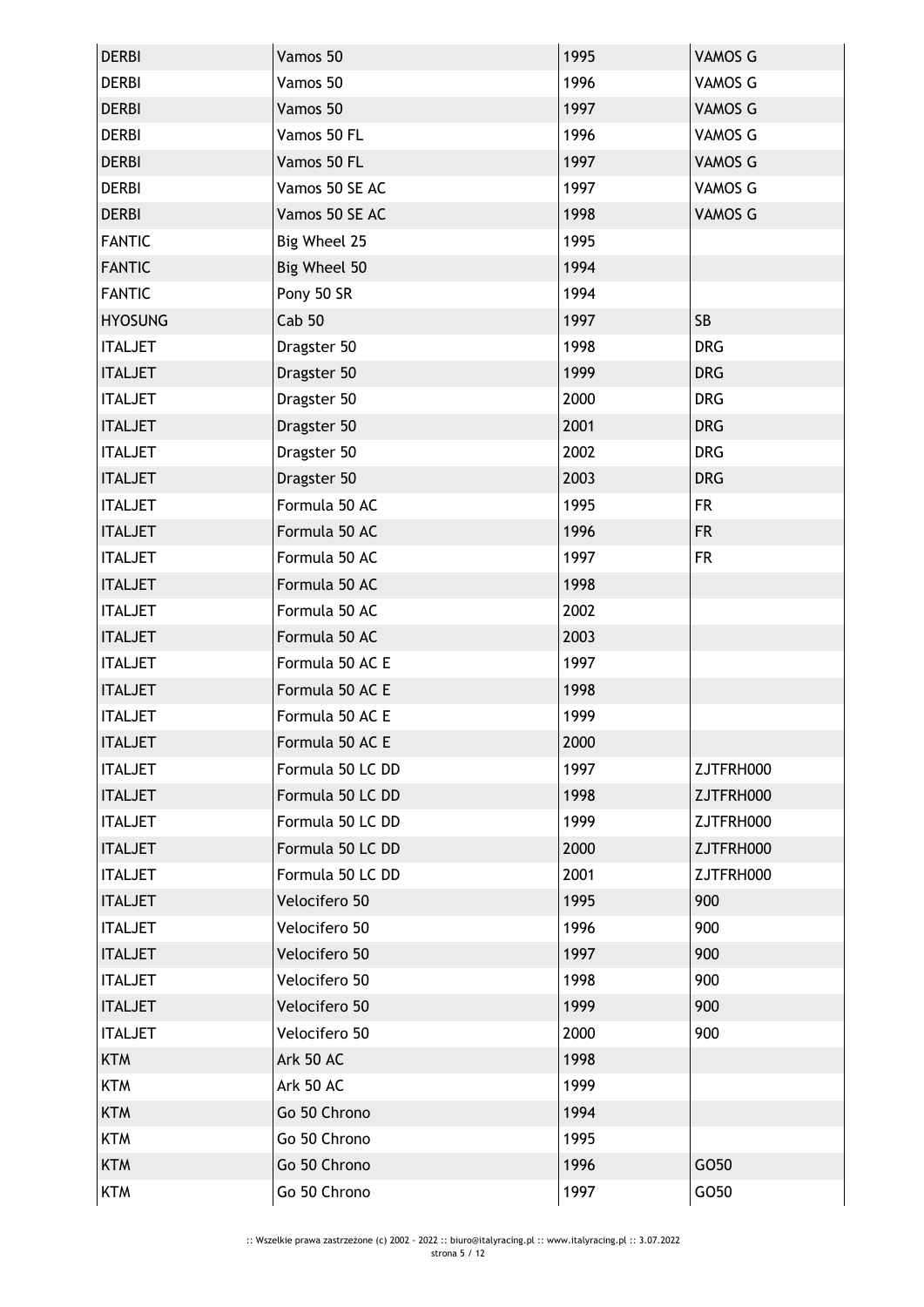| <b>KTM</b>      | Go 50 Chrono           | 1998 |              |
|-----------------|------------------------|------|--------------|
| <b>KTM</b>      | Go 50 Chrono           | 1999 | GO50         |
| <b>KTM</b>      | Kross 50               | 1996 |              |
| <b>KTM</b>      | Kross 50               | 1997 |              |
| <b>KTM</b>      | Kross 50               | 1998 |              |
| <b>KTM</b>      | Kross 50               | 1999 |              |
| <b>KTM</b>      | Kross 50               | 2000 |              |
| <b>MALAGUTI</b> | Centro 25 SL           | 1998 | ZJM42/D      |
| <b>MALAGUTI</b> | Centro 50 AC 2T SL     | 1994 | 36T          |
| <b>MALAGUTI</b> | Centro 50 AC 2T SL     | 1995 | 36T          |
| <b>MALAGUTI</b> | Centro 50 AC 2T SL     | 1996 | 36T          |
| <b>MALAGUTI</b> | Centro 50 AC 2T SL     | 1997 | 36T          |
| <b>MALAGUTI</b> | Centro 50 AC 2T SL     | 1998 | 36T          |
| <b>MALAGUTI</b> | Centro 50 AC 2T SL Kat | 1999 | 4900000      |
| <b>MALAGUTI</b> | Centro 50 AC 2T SL Kat | 2000 | 4900000      |
| <b>MALAGUTI</b> | Ciak 50 AC 2T          | 1999 | 5200000      |
| <b>MALAGUTI</b> | Ciak 50 AC 2T          | 2000 | 5200000      |
| <b>MALAGUTI</b> | Ciak 50 AC 2T          | 2001 | 5200000      |
| <b>MALAGUTI</b> | Ciak 50 AC 2T          | 2002 | 5200000      |
| <b>MALAGUTI</b> | Ciak 50 AC 2T          | 2003 |              |
| <b>MALAGUTI</b> | Ciak 50 AC 2T          | 2004 |              |
| <b>MALAGUTI</b> | CR1 50 Crosser         | 1996 | ZJM43        |
| <b>MALAGUTI</b> | CR1 50 Crosser         | 1997 | ZJM43        |
| <b>MALAGUTI</b> | CR1 50 Crosser         | 1998 | ZJM43        |
| <b>MALAGUTI</b> | CR1 50 Crosser         | 1999 | ZJM43        |
| <b>MALAGUTI</b> | CR1 50 Crosser         | 2000 | ZJM43        |
| <b>MALAGUTI</b> | CR1 50 Crosser         | 2001 | ZJM43        |
| <b>MALAGUTI</b> | F10 25                 | 2004 |              |
| <b>MALAGUTI</b> | F10 25 Jetline         | 1994 |              |
| <b>MALAGUTI</b> | F10 25 Jetline         | 1995 |              |
| <b>MALAGUTI</b> | F10 25 Jetline         | 1996 |              |
| <b>MALAGUTI</b> | F10 25 Jetline         | 1997 |              |
| <b>MALAGUTI</b> | F10 25 Jetline         | 1998 |              |
| <b>MALAGUTI</b> | F10 50 AC Jetline      | 1994 | ZJM35        |
| <b>MALAGUTI</b> | F10 50 AC Jetline      | 1995 | <b>ZJM35</b> |
| <b>MALAGUTI</b> | F10 50 AC Jetline      | 1996 | ZJM35        |
| <b>MALAGUTI</b> | F10 50 AC Jetline      | 1997 | <b>ZJM35</b> |
| <b>MALAGUTI</b> | F10 50 AC Jetline      | 1998 | ZJM35        |
| <b>MALAGUTI</b> | F10 50 AC Jetline      | 1999 | ZJM4800000   |
| <b>MALAGUTI</b> | F10 50 AC Jetline      | 2000 | ZJM4800000   |
| <b>MALAGUTI</b> | F10 50 AC Jetline      | 2001 | ZJM4800000   |
| <b>MALAGUTI</b> | F10 50 AC Jetline Wap  | 2002 | ZJM4800000   |
| <b>MALAGUTI</b> | F10 50 AC Jetline Wap  | 2003 | ZJM4800000   |
| <b>MALAGUTI</b> | F10 Wap 50             | 2002 |              |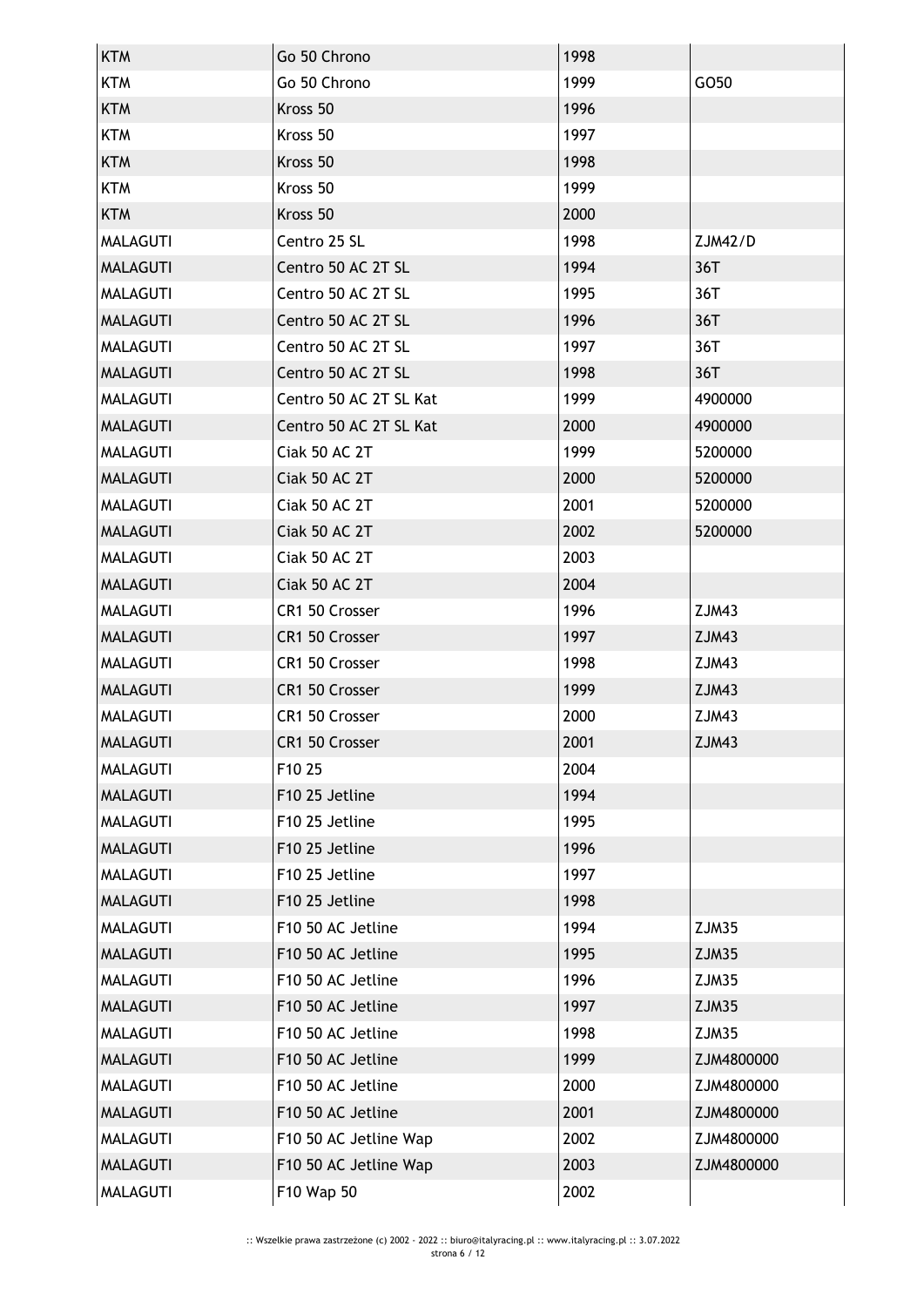| <b>MALAGUTI</b> | F10 Wap 50        | 2003 |              |
|-----------------|-------------------|------|--------------|
| <b>MALAGUTI</b> | F10 Wap 50        | 2004 |              |
| <b>MALAGUTI</b> | F10 Wap 50        | 2005 |              |
| <b>MALAGUTI</b> | F12 25 AC Phantom | 1997 |              |
| <b>MALAGUTI</b> | F12 25 AC Phantom | 1998 |              |
| <b>MALAGUTI</b> | F12 25 AC Phantom | 2004 |              |
| <b>MALAGUTI</b> | F12 50 AC Phantom | 1994 | <b>ZJM40</b> |
| <b>MALAGUTI</b> | F12 50 AC Phantom | 1995 | <b>ZJM40</b> |
| <b>MALAGUTI</b> | F12 50 AC Phantom | 1996 | <b>ZJM40</b> |
| <b>MALAGUTI</b> | F12 50 AC Phantom | 1997 | ZJM40        |
| <b>MALAGUTI</b> | F12 50 AC Phantom | 1998 | <b>ZJM40</b> |
| <b>MALAGUTI</b> | F12 50 AC Phantom | 1999 | ZJM46        |
| <b>MALAGUTI</b> | F12 50 AC Phantom | 2000 | <b>ZJM46</b> |
| <b>MALAGUTI</b> | F12 50 AC Phantom | 2001 | ZJM46        |
| <b>MALAGUTI</b> | F12 50 AC Phantom | 2002 | <b>ZJM46</b> |
| <b>MALAGUTI</b> | F12 50 AC Phantom | 2003 | ZJM46        |
| <b>MALAGUTI</b> | F12 50 AC Phantom | 2004 | <b>ZJM46</b> |
| <b>MALAGUTI</b> | F12 50 AC Phantom | 2005 | ZJM46        |
| <b>MALAGUTI</b> | F12 50 LC         | 1996 | <b>ZJM41</b> |
| <b>MALAGUTI</b> | F15 25            | 2004 |              |
| <b>MALAGUTI</b> | F15 50 AC DD      | 2004 | ZJM73K20173  |
| <b>MALAGUTI</b> | F15 50 AC DD      | 2005 | ZJM73K20173  |
| <b>MALAGUTI</b> | F15 50 LC Firefox | 1997 | ZJM44        |
| <b>MALAGUTI</b> | F15 50 LC Firefox | 1998 | ZJM44        |
| <b>MALAGUTI</b> | F15 50 LC Firefox | 1999 | <b>ZJM44</b> |
| <b>MALAGUTI</b> | F15 50 LC Firefox | 2000 | ZJM44        |
| <b>MALAGUTI</b> | F15 50 LC Firefox | 2001 | ZJM44        |
| <b>MALAGUTI</b> | F15 Digit 50 DD   | 2002 |              |
| <b>MALAGUTI</b> | F15 Digit 50 DD   | 2003 |              |
| <b>MALAGUTI</b> | F15 Digit 50 DD   | 2004 |              |
| <b>MALAGUTI</b> | F15 Digit 50 DD   | 2005 |              |
| <b>MALAGUTI</b> | Yesterday 50      | 1998 | 45           |
| <b>MALAGUTI</b> | Yesterday 50      | 1999 | 45           |
| <b>MALAGUTI</b> | Yesterday 50      | 2000 | 45           |
| <b>MALAGUTI</b> | Yesterday 50      | 2001 | 45           |
| <b>MBK</b>      | CS 50 AC Mach G   | 2002 |              |
| <b>MBK</b>      | CS 50 AC Mach G   | 2003 |              |
| <b>MBK</b>      | CS 50 AC Mach G   | 2004 |              |
| <b>MBK</b>      | CS 50 AC Mach G   | 2005 |              |
| <b>MBK</b>      | CW 50 12 inch     | 2005 |              |
| <b>MBK</b>      | CW 50 Booster     | 1993 |              |
| <b>MBK</b>      | CW 50 Booster     | 1994 |              |
| <b>MBK</b>      | CW 50 Booster     | 1995 |              |
| <b>MBK</b>      | CW 50 Booster     | 1996 |              |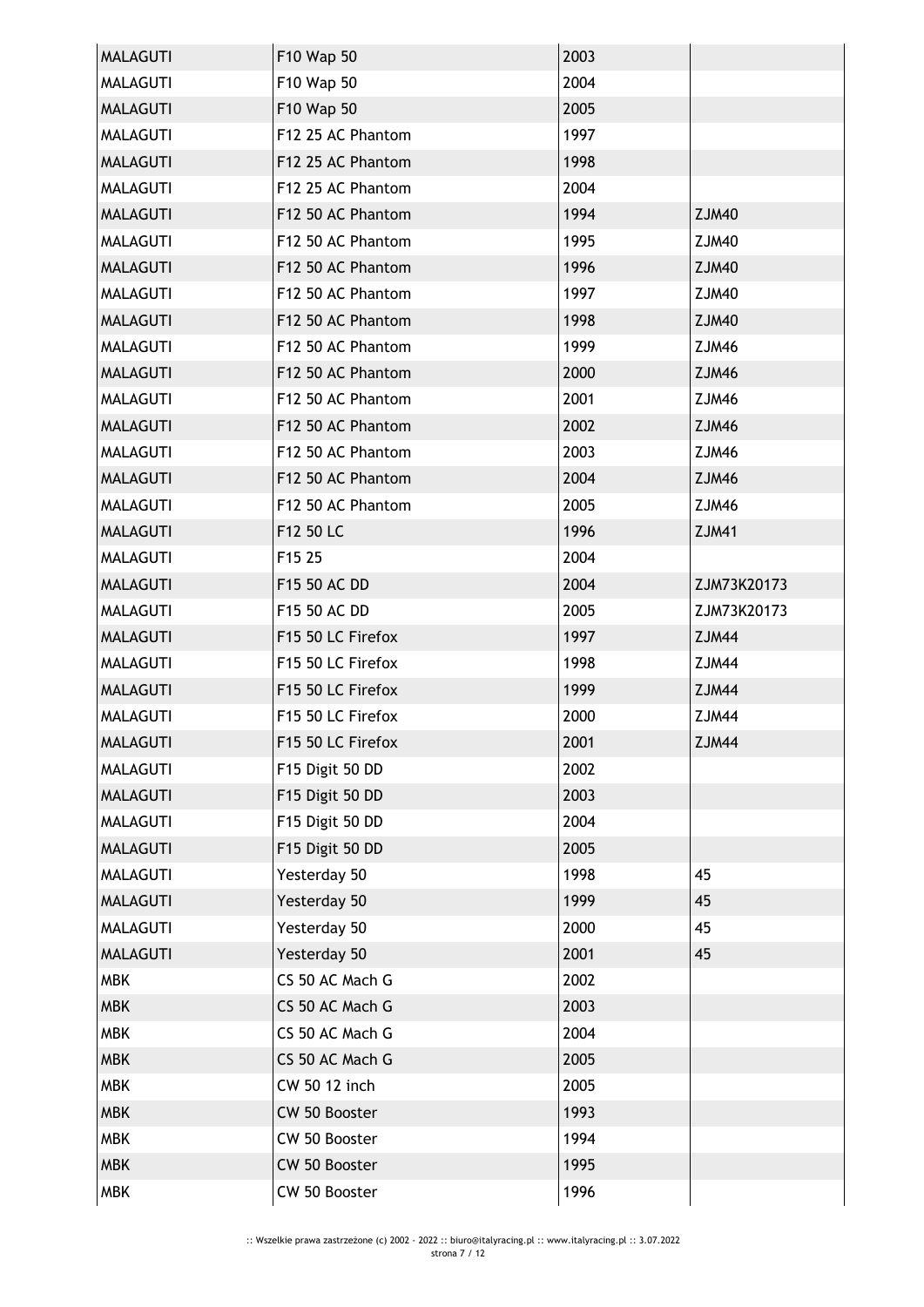| <b>MBK</b> | CW 50 Booster                   | 1997 |       |
|------------|---------------------------------|------|-------|
| <b>MBK</b> | CW 50 RS Booster NG             | 1996 | VG5SA |
| <b>MBK</b> | CW 50 RS Booster NG             | 1997 | VG5SA |
| <b>MBK</b> | CW 50 RS Booster NG             | 1998 | VG5SA |
| <b>MBK</b> | CW 50 RS Booster NG             | 1999 | VG5SA |
| <b>MBK</b> | CW 50 RS Booster NG             | 2000 | VG5SA |
| <b>MBK</b> | CW 50 RS Booster NG             | 2001 | VG5SA |
| <b>MBK</b> | CW 50 RS Booster NG             | 2002 | VG5SA |
| <b>MBK</b> | CW 50 RS Booster NG             | 2003 | VG5SA |
| <b>MBK</b> | CW 50 RS Booster NG             | 2004 | 2B12  |
| <b>MBK</b> | CW 50 RS Booster NG             | 2005 | 2B14  |
| <b>MBK</b> | CW 50 RSP Booster Rocket        | 1996 | 4VA   |
| <b>MBK</b> | CW 50 RSP Booster Rocket        | 1997 | 4VA   |
| <b>MBK</b> | <b>CW 50 RSP Booster Rocket</b> | 1998 | 4VA   |
| <b>MBK</b> | CW 50 RSP Booster Rocket        | 1999 | 4VA   |
| <b>MBK</b> | <b>CW 50 Track Booster</b>      | 1997 |       |
| <b>MBK</b> | <b>CW 50 Track Booster</b>      | 1998 |       |
| <b>MBK</b> | <b>CW 50 Track Booster</b>      | 1999 |       |
| <b>MBK</b> | Evolis 50                       | 1993 |       |
| <b>MBK</b> | Evolis 50                       | 1994 |       |
| <b>MBK</b> | Evolis 50                       | 1995 |       |
| <b>MBK</b> | Evolis 50                       | 1996 |       |
| <b>MBK</b> | Evolis 50                       | 1997 |       |
| <b>MBK</b> | Evolis 50                       | 1998 |       |
| <b>MBK</b> | EW 50 Slider                    | 2000 |       |
| <b>MBK</b> | EW 50 Slider                    | 2001 |       |
| <b>MBK</b> | EW 50 Slider                    | 2002 |       |
| MBK        | EW 50 Slider                    | 2003 |       |
| <b>MBK</b> | EW 50 Slider                    | 2004 |       |
| <b>MBK</b> | EW 50 Slider                    | 2005 |       |
| <b>MBK</b> | Fizz 50                         | 1995 |       |
| <b>MBK</b> | Fizz 50                         | 1996 |       |
| <b>MBK</b> | Fizz 50                         | 1997 |       |
| <b>MBK</b> | Forte 25                        | 1997 |       |
| <b>MBK</b> | Forte 25                        | 1998 |       |
| <b>MBK</b> | Forte 50                        | 1996 |       |
| <b>MBK</b> | Forte 50                        | 1997 |       |
| <b>MBK</b> | YH 50 Flipper                   | 1999 |       |
| <b>MBK</b> | YH 50 Flipper                   | 2000 |       |
| <b>MBK</b> | YH 50 Flipper                   | 2001 |       |
| <b>MBK</b> | YH 50 Flipper                   | 2002 |       |
| <b>MBK</b> | YH 50 Flipper                   | 2003 |       |
| <b>MBK</b> | YH 50 Flipper                   | 2004 |       |
| <b>MBK</b> | YH 50 Flipper                   | 2005 |       |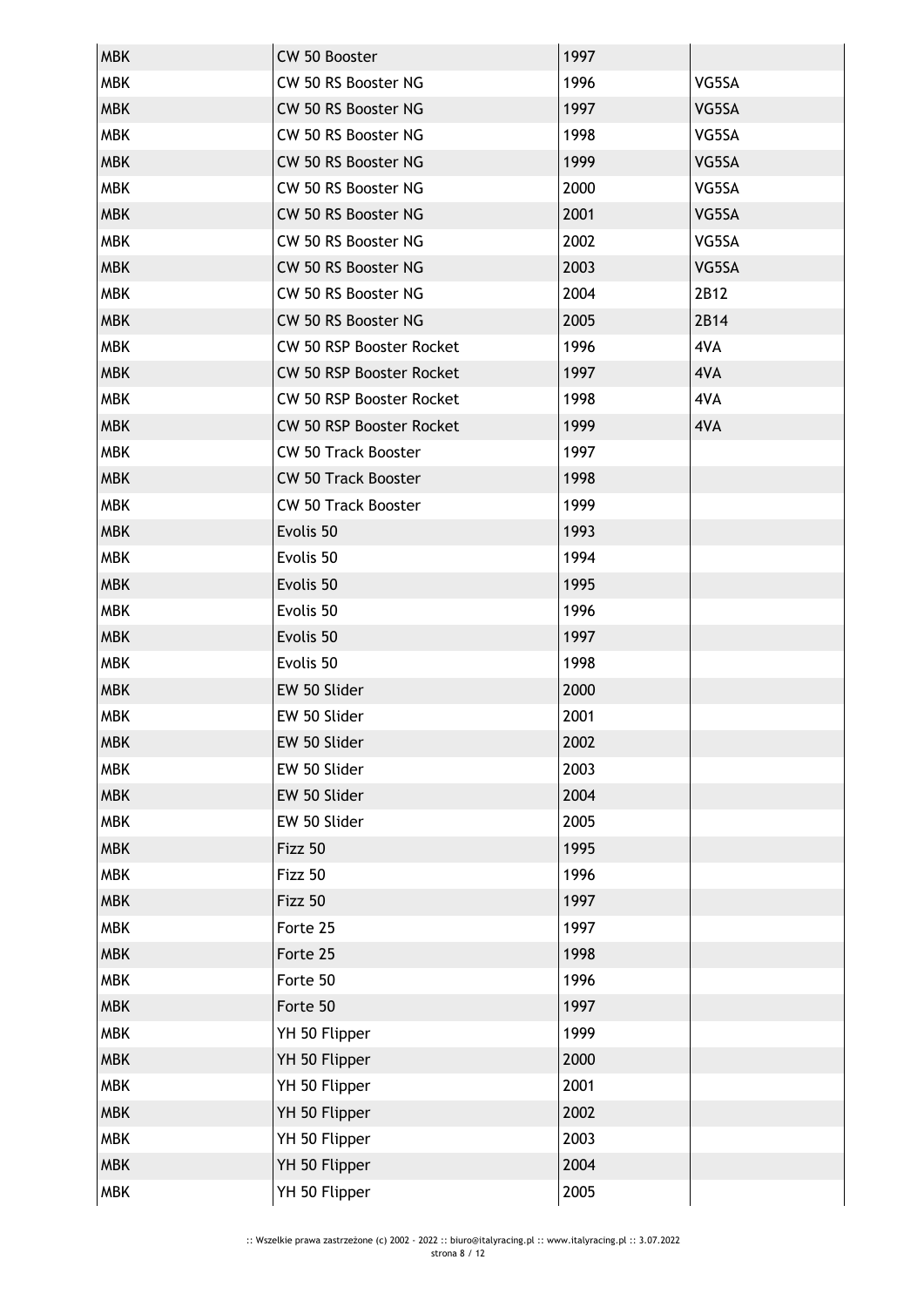| <b>MBK</b>    | YN 50 R Ovetto            | 1997 | VTL5AD         |
|---------------|---------------------------|------|----------------|
| <b>MBK</b>    | YN 50 R Ovetto            | 1998 | VTL5AD         |
| <b>MBK</b>    | YN 50 R Ovetto            | 1999 | 5BV            |
| <b>MBK</b>    | YN 50 R Ovetto            | 2000 | 5BV            |
| <b>MBK</b>    | YN 50 R Ovetto            | 2001 | 5BV            |
| <b>MBK</b>    | YN 50 R Ovetto            | 2002 | <b>VTLSA</b>   |
| <b>MBK</b>    | YN 50 R Ovetto            | 2003 | 5RN            |
| <b>MBK</b>    | YN 50 R Ovetto            | 2004 | 5RN            |
| <b>MBK</b>    | YN 50 R Ovetto            | 2005 | <b>VTLSA</b>   |
| <b>MBK</b>    | YQ 50 F1 Nitro Assistance | 1999 | VG55BR         |
| <b>MBK</b>    | YQ 50 F1 Nitro Assistance | 2000 | VG55BR         |
| <b>MBK</b>    | YQ 50 F1 Nitro Assistance | 2001 | VG55BR         |
| <b>MBK</b>    | YQ 50 L Nitro Jaguar      | 2001 | VG5SA14        |
| <b>MBK</b>    | YQ 50 L Nitro Jaguar      | 2002 | 5PEA           |
| <b>MBK</b>    | YQ 50 L Nitro Jaguar      | 2003 | <b>VG5SA14</b> |
| <b>MBK</b>    | YQ 50 L Nitro Jaguar      | 2004 | 5SB9           |
| <b>MBK</b>    | YQ 50 L Nitro Jaguar      | 2005 | 5SB9           |
| <b>MBK</b>    | YQ 50 Nitro               | 1998 | VG55BR         |
| <b>MBK</b>    | YQ 50 Nitro               | 1999 | VG55BR         |
| <b>MBK</b>    | YQ 50 Nitro               | 2000 | VG55BR         |
| <b>MBK</b>    | YQ 50 Nitro               | 2002 | VG5SA          |
| <b>MBK</b>    | YQ 50 Nitro               | 2003 | VG5SA          |
| <b>MBK</b>    | YQ 50 Nitro               | 2004 | VG5SA          |
| <b>MBK</b>    | YQ 50 Nitro               | 2005 | 3C62           |
| <b>PGO</b>    | Big Max 50                | 1995 |                |
| PGO           | Big Max 50                | 1996 |                |
| PGO           | Big Max 50                | 1997 |                |
| PGO           | Big Max 50                | 1998 |                |
| <b>PGO</b>    | Big Max 50                | 1999 |                |
| <b>PGO</b>    | Big Max 50                | 2000 |                |
| <b>PGO</b>    | Big Max 50                | 2001 |                |
| PGO           | Big Max 50                | 2002 |                |
| PGO           | Big Max 50 Ed.            | 2004 |                |
| <b>PGO</b>    | Big Max 50 Ed.            | 2005 |                |
| <b>PGO</b>    | Big Max 50 R              | 2002 |                |
| <b>PGO</b>    | Big Max 50 R              | 2003 |                |
| <b>SUZUKI</b> | AH 50 Address             | 1992 | CA1GA          |
| <b>SUZUKI</b> | AH 50 Address             | 1993 | CA1GA          |
| <b>SUZUKI</b> | AH 50 Address             | 1994 | CA1GA          |
| <b>SUZUKI</b> | AH 50 Address             | 1995 | CA1GA          |
| <b>SUZUKI</b> | AP 50                     | 1996 | CA1JA          |
| <b>SUZUKI</b> | AP 50                     | 1997 | CA1JA          |
| <b>SUZUKI</b> | AP 50                     | 1998 | CA1JA          |
| <b>SUZUKI</b> | AP 50                     | 1999 | CA1JA          |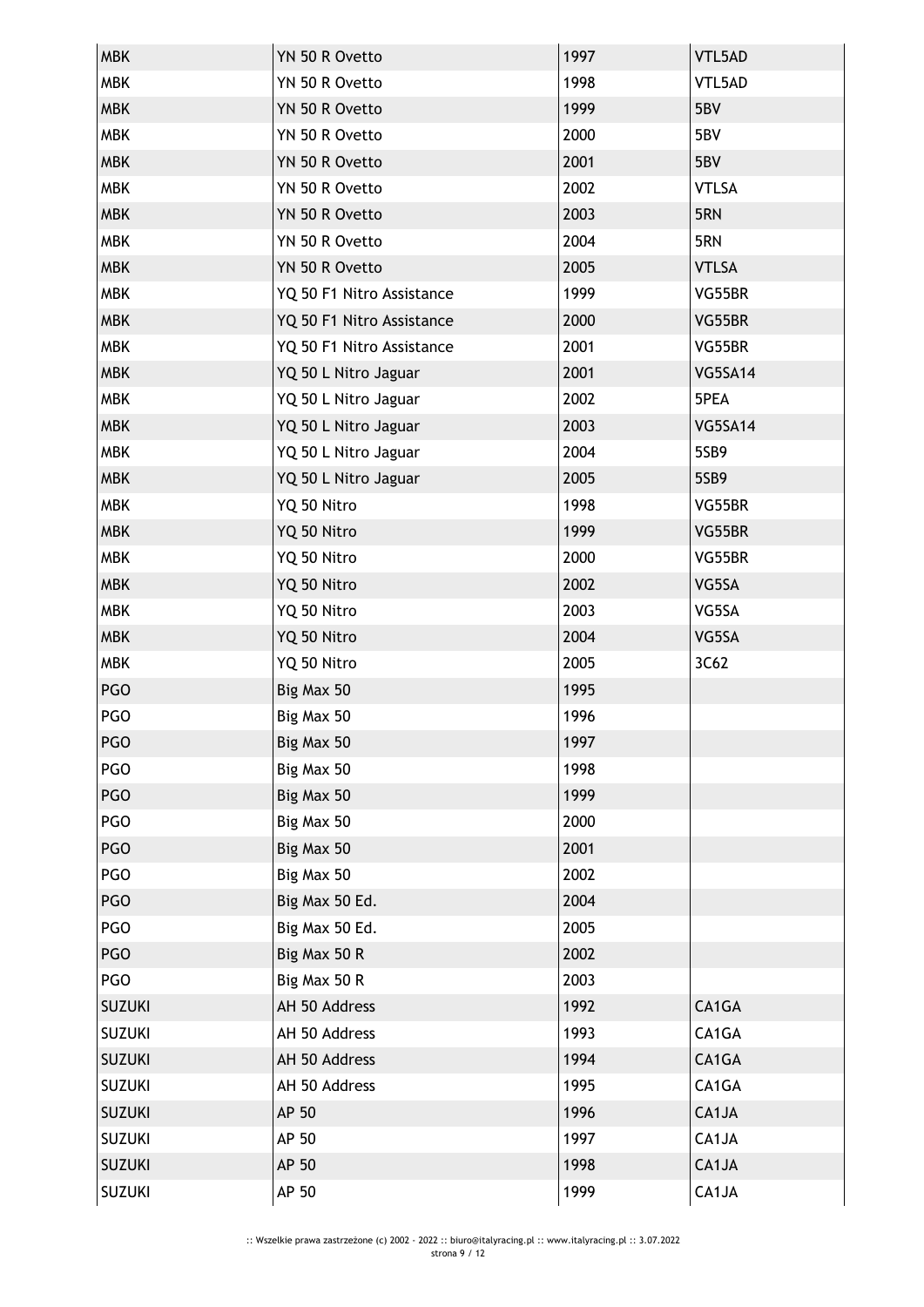| <b>SUZUKI</b> | AY 50 A LC Katana  | 2005 | <b>AAL111</b> |
|---------------|--------------------|------|---------------|
| <b>SUZUKI</b> | AY 50 A LC Katana  | 2006 | <b>AAL111</b> |
| <b>SUZUKI</b> | AY 50 AC Katana    | 1997 | AA4112        |
| <b>SUZUKI</b> | AY 50 AC Katana    | 1998 | AA4112        |
| <b>SUZUKI</b> | AY 50 AC Katana    | 1999 | AA4112        |
| <b>SUZUKI</b> | AY 50 AC Katana    | 2000 | AA4112        |
| <b>SUZUKI</b> | AY 50 AC Katana    | 2001 | AA4112        |
| <b>SUZUKI</b> | AY 50 AC Katana    | 2002 | AA4112        |
| <b>SUZUKI</b> | AY 50 AC Katana    | 2003 | <b>AAJ111</b> |
| <b>SUZUKI</b> | AY 50 AC Katana    | 2004 | <b>AAJ111</b> |
| <b>SUZUKI</b> | AY 50 W LC Katana  | 1997 | AA9117        |
| <b>SUZUKI</b> | AY 50 W LC Katana  | 1998 | AA9117        |
| <b>SUZUKI</b> | AY 50 W LC Katana  | 1999 | AA9117        |
| <b>SUZUKI</b> | AY 50 W LC Katana  | 2000 | AA9117        |
| <b>SUZUKI</b> | AY 50 W LC Katana  | 2003 | <b>AAK121</b> |
| <b>SUZUKI</b> | AY 50 W LC Katana  | 2004 | <b>AAK121</b> |
| <b>SUZUKI</b> | AY 50 WR LC Katana | 1998 | AA911E        |
| <b>SUZUKI</b> | AY 50 WR LC Katana | 1999 | AA911E        |
| <b>SUZUKI</b> | AY 50 WR LC Katana | 2000 | AA911E        |
| <b>SUZUKI</b> | AY 50 WR LC Katana | 2001 | AA911E        |
| <b>SUZUKI</b> | AY 50 WR LC Katana | 2002 | AA911E        |
| <b>SUZUKI</b> | UF 50 Estilete     | 2000 | <b>BA1111</b> |
| <b>SUZUKI</b> | UF 50 Estilete     | 2001 | <b>BA1111</b> |
| YAMAHA        | CS 50 R AC Jog     | 2002 | <b>SA221</b>  |
| YAMAHA        | CS 50 R AC Jog     | 2003 | <b>SA221</b>  |
| YAMAHA        | CS 50 R AC Jog     | 2004 | <b>SA224</b>  |
| <b>AHAMAY</b> | CS 50 R AC Jog     | 2005 | SA22V         |
| YAMAHA        | CS 50 R AC Jog     | 2006 | SA22V         |
| YAMAHA        | <b>CW 50 BWS</b>   | 1991 | 4BX           |
| YAMAHA        | <b>CW 50 BWS</b>   | 1992 | 4BX           |
| YAMAHA        | <b>CW 50 BWS</b>   | 1993 | 4BX           |
| YAMAHA        | <b>CW 50 BWS</b>   | 1994 | 4BX           |
| YAMAHA        | <b>CW 50 BWS</b>   | 1995 | 4BX           |
| YAMAHA        | <b>CW 50 BWS</b>   | 1996 | 4BX           |
| YAMAHA        | <b>CW 50 R BWS</b> | 1995 | 4BX           |
| YAMAHA        | CW 50 RS NG BWS    | 1996 | 4VA           |
| YAMAHA        | CW 50 RS NG BWS    | 1997 | 4VA           |
| YAMAHA        | CW 50 RS NG BWS    | 1998 | 4VA           |
| YAMAHA        | CW 50 RS NG BWS    | 1999 | <b>SA05</b>   |
| YAMAHA        | CW 50 RS NG BWS    | 2000 | <b>SA05</b>   |
| YAMAHA        | CW 50 RS NG BWS    | 2001 | <b>SA05</b>   |
| YAMAHA        | CW 50 RS NG BWS    | 2002 | <b>SA05</b>   |
| YAMAHA        | CW 50 RS NG BWS    | 2003 | <b>SA05</b>   |
| YAMAHA        | CW 50 RS NG BWS    | 2004 | <b>SA05</b>   |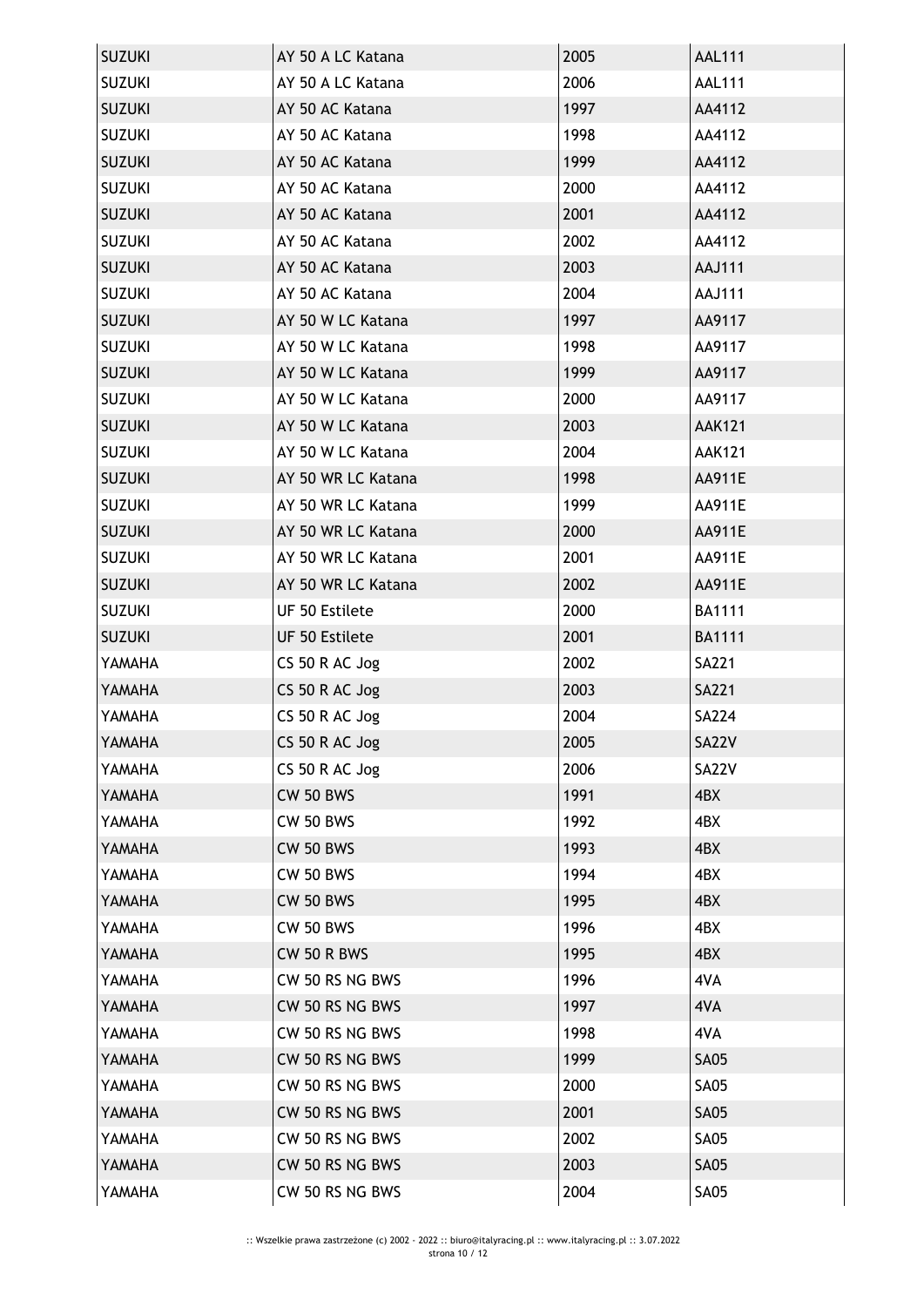| YAMAHA | CW 50 RS NG BWS | 2006 | <b>SA05</b> |
|--------|-----------------|------|-------------|
| YAMAHA | CW 50 RS NG BWS | 2007 | <b>SA05</b> |
| YAMAHA | CW 50 RSP Spy   | 1996 | 4VA         |
| YAMAHA | CW 50 RSP Spy   | 1997 | 4VA         |
| YAMAHA | CW 50 RSP Spy   | 1998 | 4VA         |
| YAMAHA | CW 50 RSP Spy   | 1999 | 4VA         |
| YAMAHA | CW 50 RSX Bump  | 1997 | 4VA         |
| YAMAHA | CW 50 RSX Bump  | 1998 | 4VA         |
| YAMAHA | CW 50 RSX Bump  | 1999 | 4VA         |
| YAMAHA | EW 50 N Slider  | 2005 |             |
| YAMAHA | EW 50 N Slider  | 2006 |             |
| YAMAHA | EW 50 Slider    | 2000 | <b>SA09</b> |
| YAMAHA | EW 50 Slider    | 2001 | <b>SA09</b> |
| YAMAHA | EW 50 Slider    | 2002 | <b>SA09</b> |
| YAMAHA | EW 50 Slider    | 2003 | <b>SA09</b> |
| YAMAHA | EW 50 Slider    | 2004 | SA094       |
| YAMAHA | YA 25 Axis      | 1997 | 5AK         |
| YAMAHA | YA 25 Axis      | 1998 | 5AK         |
| YAMAHA | YA 50 R Axis    | 1996 | 3UG         |
| YAMAHA | YA 50 R Axis    | 1997 | 3UG         |
| YAMAHA | YA 50 R Axis    | 1998 | 3UG         |
| YAMAHA | YE 50 Zest      | 1993 | 4FW         |
| YAMAHA | YE 50 Zest      | 1994 | 4FW         |
| YAMAHA | YE 50 Zest      | 1995 | 4FW         |
| YAMAHA | YE 50 Zest      | 1996 | 4FW         |
| YAMAHA | YE 50 Zest      | 1997 | 4FW         |
| YAMAHA | YE 50 Zest      | 1998 | 4FW         |
| YAMAHA | YE 50 Zest      | 1999 | 4FW         |
| YAMAHA | YH 50 Why       | 1999 | <b>SA03</b> |
| YAMAHA | YH 50 Why       | 2000 | <b>SA03</b> |
| YAMAHA | YH 50 Why       | 2001 | <b>SA03</b> |
| YAMAHA | YH 50 Why       | 2002 | <b>SA03</b> |
| YAMAHA | YH 50 Why       | 2003 |             |
| YAMAHA | YH 50 Why       | 2004 |             |
| YAMAHA | YH 50 Why       | 2005 |             |
| YAMAHA | YH 50 Why       | 2006 |             |
| YAMAHA | YM 50 Breeze    | 1995 | 4RC         |
| YAMAHA | YM 50 Breeze    | 1996 | 4RC         |
| YAMAHA | YM 50 Breeze    | 1997 | 4RC         |
| YAMAHA | YM 50 Breeze    | 1998 | 4RC         |
| YAMAHA | YN 50 R Neos    | 1997 | 5AD         |
| YAMAHA | YN 50 R Neos    | 1998 | 5AD         |
| YAMAHA | YN 50 R Neos    | 1999 | 5AD         |
| YAMAHA | YN 50 R Neos    | 2000 | 5AD         |